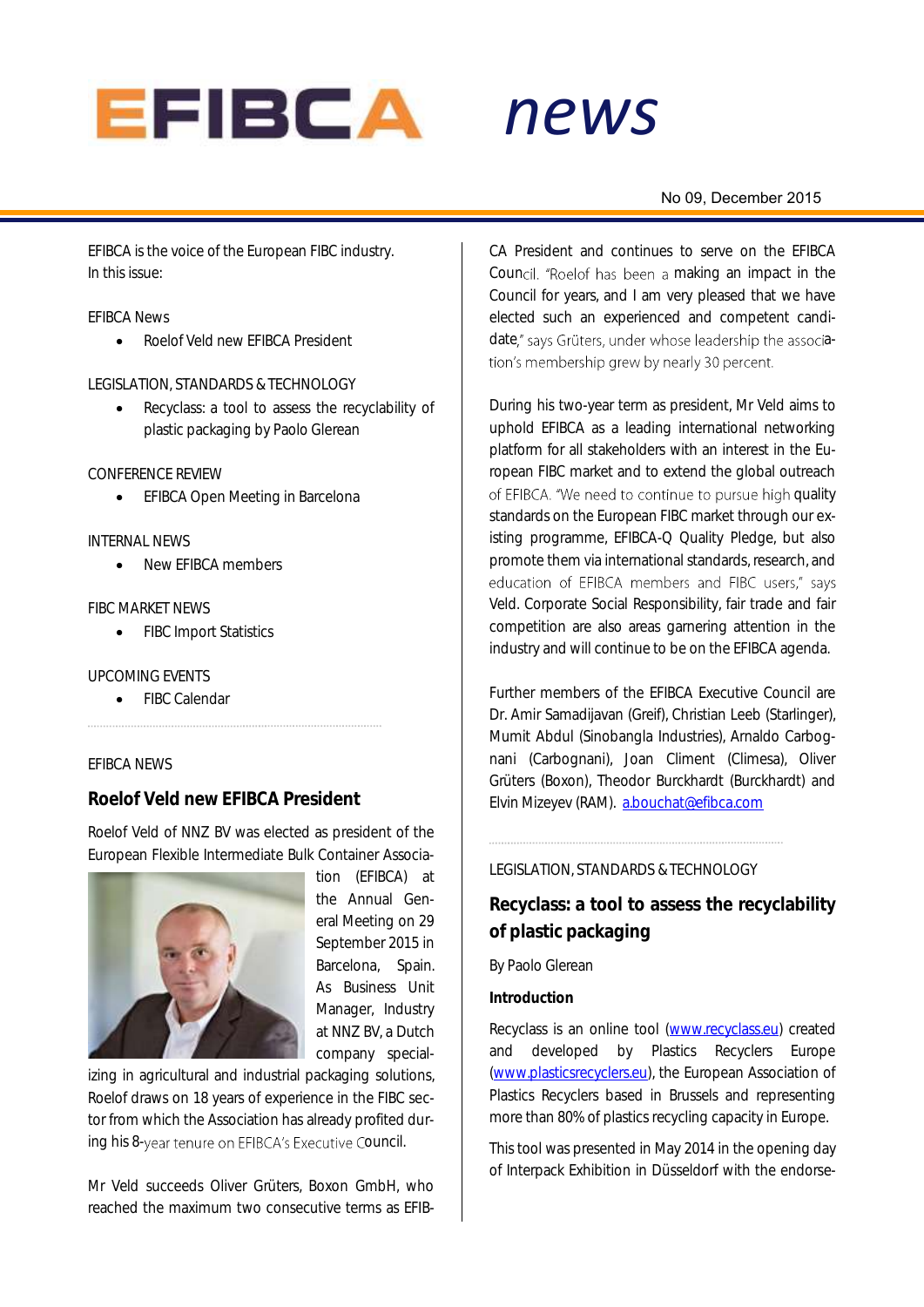ment of the former EU Commissioner for Environment Janez Potocnick.



The aim of the tool  $-$  free of charge until now  $-$  is to help packaging designers, brand owners and retailers to evaluate the recyclability of their plastic packages in the current European recycling streams and to get feedback on what has to be changed in order to improve the recyclability itself.

The tool is based on question areas that drive the user through the decision-tree behind the tool; at the end of the analysis a complete report showing questions and answers given is sent via email in .pdf format to the mailbox of the user. There are basically two outcomes in every analysis:

- 1. Recyclability class, from A (best) to F;
- 2. Evidence based on answers/design choices that caused a downgrading in this evaluation.

The user can easily go back through the path and simulate different design choices and immediately see the impact that they can have in the final result.

#### Question areas are:

- 1. Suitability: some preliminary questions are asked in order to check if the specific package is suitable for analysis (i.e. it can be sorted as plastic package in a sorting plant);
- 2. Type of packaging: the user will be asked to choose between some specific packaging groups (PET clear or coloured bottle, HDPE or PP bottle, Pots/Tubs/Blisters/Trays in polyolefins, HDPE/PP pallets and crates, flexible films). Behind every group there is a specific design-for-recycling guideline that will drive the next steps. For packaging outside of these categories there is the "Others" option. In this case the user will be asked for additional information as there are no specific guidelines.
- 3. Specific question areas:
- a. General questions: these will be asked in order to understand the composition of the packaging and if the materials used in the packaging can feed the existing EU recycling streams;
- b. Design-for-recycling questions (if present): the user will be asked to answer some specific questions about the structure of his packaging (materials of body, labels, inks, glues, colours, barrier, etc.); design-for-recycling guidelines indicate three different categories: not affecting recycling process (recyclability class will not be downgraded), affecting recycling process but in an acceptable way (recyclability class will be downgraded by one letter), seriously affecting recycling process in an unacceptable way (recyclability class will be downgraded by three letters);
- c. Recycled content: the user will be asked to indicate the percentage of recycled plastics content. This will be indicated in the final evaluation with one or more "+"; the more plusses, the higher the percentage of recycled plastic;
- d. Easy-to-empty / Easy-to-access: it is an index given after ten emptying tests; for every (average) 5% of net content that remains in the package after emptying, the tool calculates a downgrading of one class;
- e. REACH compliance: the tool will ask if the package is made of some Substance of Very High Concern.

At the end the user will be asked if he wants to complete the analysis; if yes, the report will be sent to him in .pdf format and the analysis will be saved in the specific user account; otherwise the user can scroll up the tool and change some parameters to simulate different options and see what impact they will have on the final result.

In every step the user can access a manual and an "Info" area that can support him in his analysis.

Packages like PP big bags can be analyzed  $-$  even if there are no specific design-for-recycling guidelines for them. In this case, old PP big bags can easily feed specific existing recycling streams or, at least, feed mixed polyolefins recycling streams. The main part of the body is PP, so this will get a good yield in the recycling process, especially if the label is made of the same material as the body.

If the big bag is made partially in recycled plastics, it can get some "+"s depending on how much recycled con-

# www.efibca.com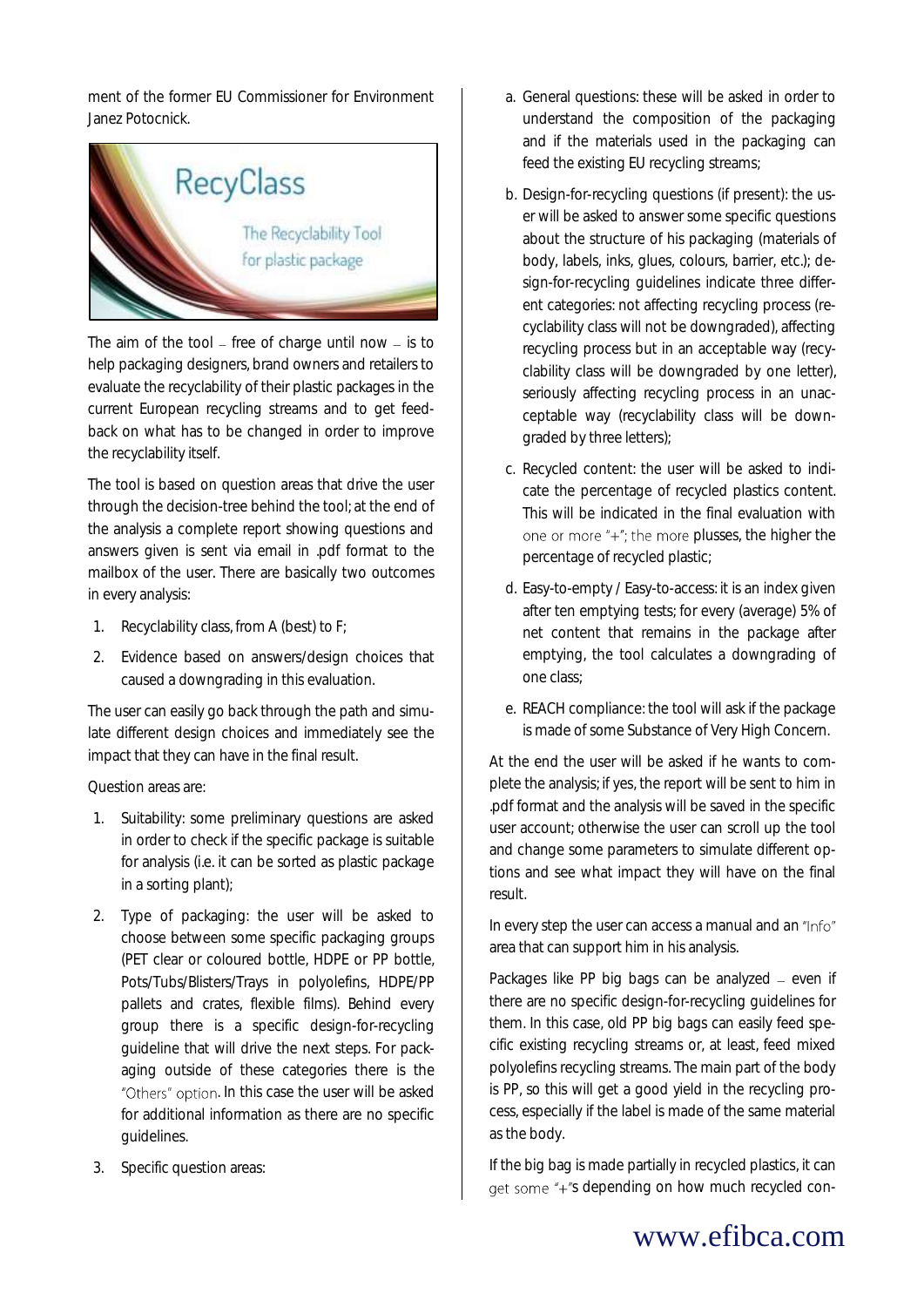tent is in it. Because of the high weight usually contained in big bags, the easy-to-empty index does not exceed 5% and no downgrading is applied.

In case of hazardous goods contained by the big bag, this will make the package unsuitable for the analysis; the user can still proceed, but the final result will show this information.

Finally, you can find the report of one simulation I did on a PP big bag [\(http://efibca.com/newsletter.html\)](http://efibca.com/newsletter.html). You can in any case easily register at [www.recyclass.eu](http://www.recyclass.eu/) and try to analyze your packages to see how Recyclass works and how recyclable your packages actually are.

**About the Author**



Paolo Glerean is responsible for the PET rigid film sales department, strategic business, and public affairs at Aliplast spa, Italy. He is also board member of the Plastics Recyclers Europe Association and Assorimap (Italian plastics Recyclers Association).

#### CONFERENCE REPORTS / PREVIEWS

**5th EFIBCA Open Meeting in Barcelona a success**



On 30 September 2015 EFIBCA held its fifth Open Meeting in Barcelona, Spain. This year over 60 delegates from Europe, Near and Far East and Africa capitalized on the opportunity for exchange and discussion on current business aspects affecting the FIBC community. On the agenda were presentations on markets, corporate social responsibility, sustainability, quality and safety.

Delegates followed Nandita Lal's (Platts) presentation with great interest as she illustrated how the "perfect storm" on the raw materials market developed, leading to the 2015 price shocks for polymers like polypropylene, the material from which FIBC are woven. On the

other end of the spectrum, the presentation on Plastic Waste Recycling in Practice by Markus Dambeck (RIGK) generated keen interest as he reported on the process of and opportunities for recycling FIBC. "Our aim was get a good mix of speakers to inform delegates about developments in the market and regulations but also to hear about practical application from experts in the field," explains conference organizer, Allison Bouchat of EFIBCA.

Other topics included the complex quality and safety regulations governing FIBC, and how to leverage quality programmes like EFIBCA-Q and declarations of compliance. Social Compliance in the Supply Chain was treated in an interactive session with Norma Snell (Noble Achievers). She outlined the foundations and key elements of corporate social responsibility, discussing due diligence in the supply chain, social compliance programmes and the opportunities they offer.

"We were very pleased about the questions and discus-



sions the speeches provoked both during the conference and afterwards at the closing cocktail reception. That speaks for the quality of the presentations and made the open meeting such a successful forum for information exchange," remarked EFIBCA Secretary

General, Dr Isabell Schmidt.

EFIBCA Open Meetings are held every one and a half years. All with an interest in the FIBC industry are welcome, not only association members. The next EFIBCA event open to the public will be a Dinner Reception on 3 May 2017 in Düsseldorf, Germany, the evening before the *interpack*, the world's largest packaging trade fair. [a.bouchat@efibca.com](mailto:a.bouchat@efibca.com)

### INTERNAL NEWS

#### **New EFIBCA members**

EFIBCA warmly welcomes 5 new members:

Lasheen Plastic Industries S.A.E. (April 2015) is a Cairobased plastics manufacturer and producer of woven polymer products including FIBC and other packaging.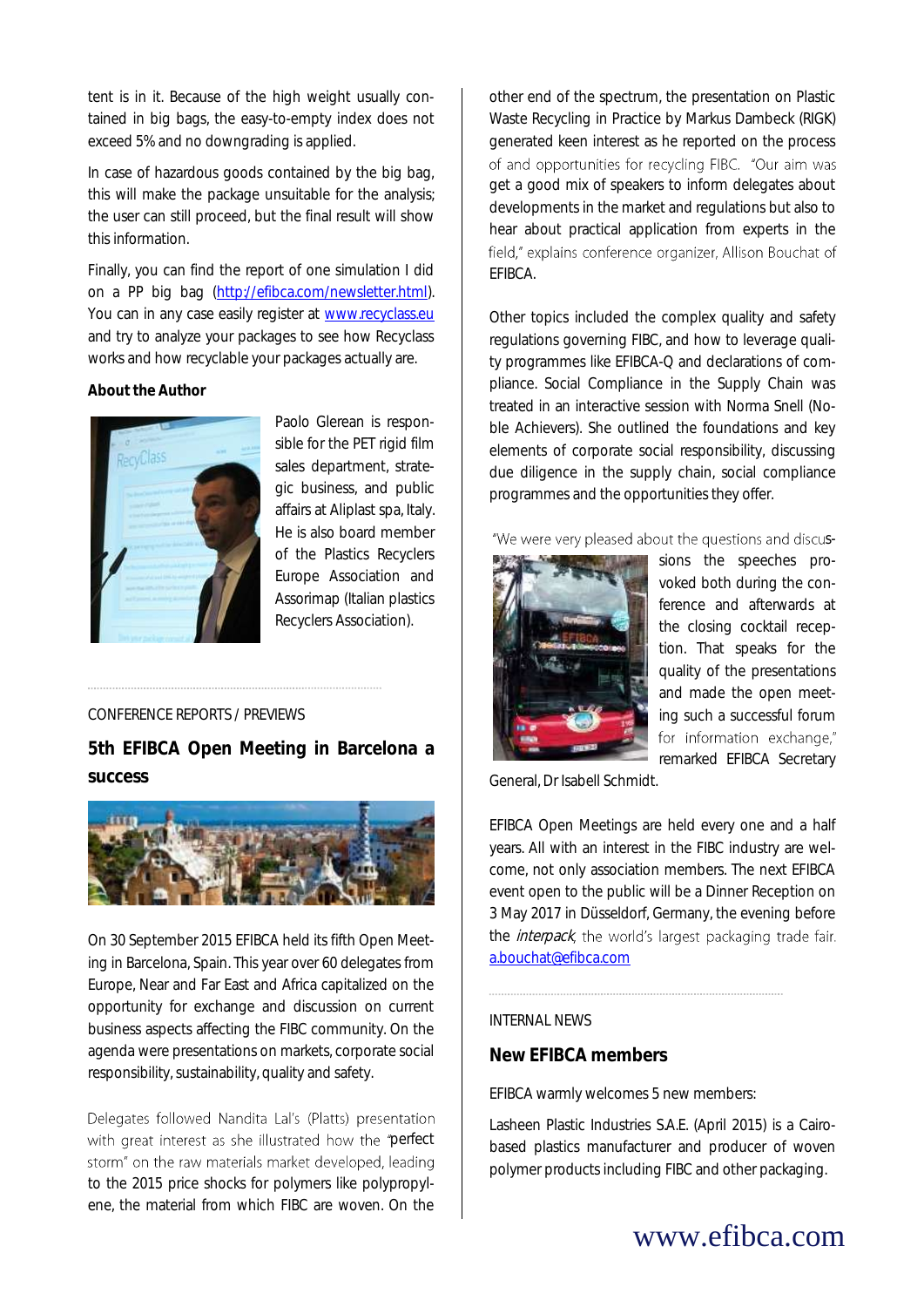Polystar Tape & Fabric (PTY) Ltd, a manufacturer of FIBC and fabrics based in Brits, South Africa, joined EFIBCA in June 2015.

Uniqpack FIBC Packaging Co., Ltd (July 2015) operating out of Changzhou, China is a manufacturer of a wide range of FIBCs, Woven Geo-textiles and PP woven packages.

Austria-based Gabriel-Chemie Ges.m.b.H joined as EFIBCA associate member in July 2015. As a leading masterbatch producer, they specialise in the development and production of additives and colouring for the refining of plastics.

Swissi Process Safety GmbH is a Test House and division of TüV Süd based in Basel, Switzerland. Specializing in quality services in the fields of risk analysis, thermal process safety, chemical reaction hazards, explosion protection, ignition due to static electricity sources and chemical safety, Swissi joined EFIBCA as associate member in October 2015.

#### MARKET NEWS

**FIBC Imports to the EU finish strong in 2014**

After only moderate results at mid-year, the 2014 data for FIBC imports into the EU shows growth of ca. 10% in terms of value and volume. This is a strong finish for the

**Table 2** Total FIBC Imports from individual countries to the EU28

| Top 6 by value (million Euro) |  |
|-------------------------------|--|
|-------------------------------|--|

year and on a par with 2013 figures.

**Table 1** Total FIBC Imports to the EU

|                                        | 2014    | 2013    | Growth |
|----------------------------------------|---------|---------|--------|
| Imports to the EU28<br>in m $\epsilon$ | 401     | 364     | 10,0%  |
| Total Imports to EU28<br>in 1000 kg    | 162.227 | 147.465 | 9.9%   |

Source: EFIBCA 2015 (based on Eurostat)

Of the 162 K tonnes imported, 75% originated from the two largest exporters, India and Turkey, confirming the mid-year trend. In fact, India has overtaken Turkey as the number one exporter to the EU. In 2013 India had already exceeded Turkey in terms of tonnage, but not by value. In 2014 with 49% import share by quantity and 42% by value, India has secured rank 1 for itself. Exporting over 41 thousand tonnes of FIBC, Turkey is still a major player, but Turkish imports to the EU have fallen off by ca. 3%.

Particularly robust growth was registered by Bangladesh. With 12K tonnes it has superseded China as 3rd largest exporter, and now commands 8% of the volume based exports to the EU compared to China's 6%. With steady year on year increases, Serbia ranks as 5<sup>th</sup> largest importer with 4% market share by value and 3% by volume. Vietnam surrendered rank 6 to Thailand valuewise, but is still among the top exporters in terms of

#### Top 6 by quantity  $(1000 \text{ km})$

|                    |                   |                                                            | 2014                                             |                                                            | 2013                                                    |  | <u>,</u><br><b>J</b> \     | $\cup$<br>2014    |                                                                | 2013                                             |                                                          |                                                         |
|--------------------|-------------------|------------------------------------------------------------|--------------------------------------------------|------------------------------------------------------------|---------------------------------------------------------|--|----------------------------|-------------------|----------------------------------------------------------------|--------------------------------------------------|----------------------------------------------------------|---------------------------------------------------------|
| Rank               | Country           | <b>FIBC</b><br>exports<br>to the<br><b>EU</b><br>$(m \in)$ | Share<br>of total<br>imports<br>to the<br>EU (%) | <b>FIBC</b><br>exports<br>to the<br><b>EU</b><br>$(m \in)$ | Share<br>of total<br><i>imports</i><br>to the<br>EU (%) |  | Rank                       | Country           | <b>FIBC</b><br>exports<br>to the<br><b>EU</b><br>(1000)<br>kg) | Share<br>of total<br>imports<br>to the<br>EU (%) | <b>FIBC</b><br>exports<br>to the<br>EU.<br>(1000)<br>kg) | Share<br>of total<br><i>imports</i><br>to the<br>EU (%) |
| 17                 | <b>INDIA</b>      | 166.9                                                      | 41.7                                             | 137.0                                                      | 37.6                                                    |  | $1 \rightarrow$            | <b>INDIA</b>      | 79,723                                                         | 49.2                                             | 66,359                                                   | 45.0                                                    |
| $2 \blacktriangle$ | <b>TURKEY</b>     | 135.6                                                      | 33.9                                             | 138.8                                                      | 38.1                                                    |  | $2 \rightarrow$            | <b>TURKEY</b>     | 41,330                                                         | 25.5                                             | 42,682                                                   | 29.0                                                    |
| 37                 | <b>BANGLADESH</b> | 24.4                                                       | 6.1                                              | 16.3                                                       | 4.5                                                     |  | 37                         | <b>BANGLADESH</b> | 12,332                                                         | 7.6                                              | 8,663                                                    | 5.9                                                     |
| $4 \blacktriangle$ | <b>CHINA</b>      | 23.4                                                       | 5.9                                              | 27.3                                                       | 7.5                                                     |  | $4 \blacktriangleright$    | <b>CHINA</b>      | 9,008                                                          | 5.6                                              | 11,703                                                   | 7.9                                                     |
| $5 \rightarrow$    | <b>SERBIA</b>     | 16.0                                                       | 4.0                                              | 12.9                                                       | 3.5                                                     |  | 5 <sub>7</sub>             | <b>SERBIA</b>     | 5,375                                                          | 3.3                                              | 4,414                                                    | 3.0                                                     |
| 67                 | <b>THAILAND</b>   | 7.7                                                        | 1.9                                              | 7.9                                                        | 2.2                                                     |  | $6\,$ $\blacktriangleleft$ | <b>VIETNAM</b>    | 3,352                                                          | 2.1                                              | 4,829                                                    | 3.3                                                     |

Source: EFIBCA 2014 (based on Eurostat) HY = Half Year

no change in rank compared to previous year  $\pi$  up in rank compared to previous year  $\Delta$  down in rank compared to previous year